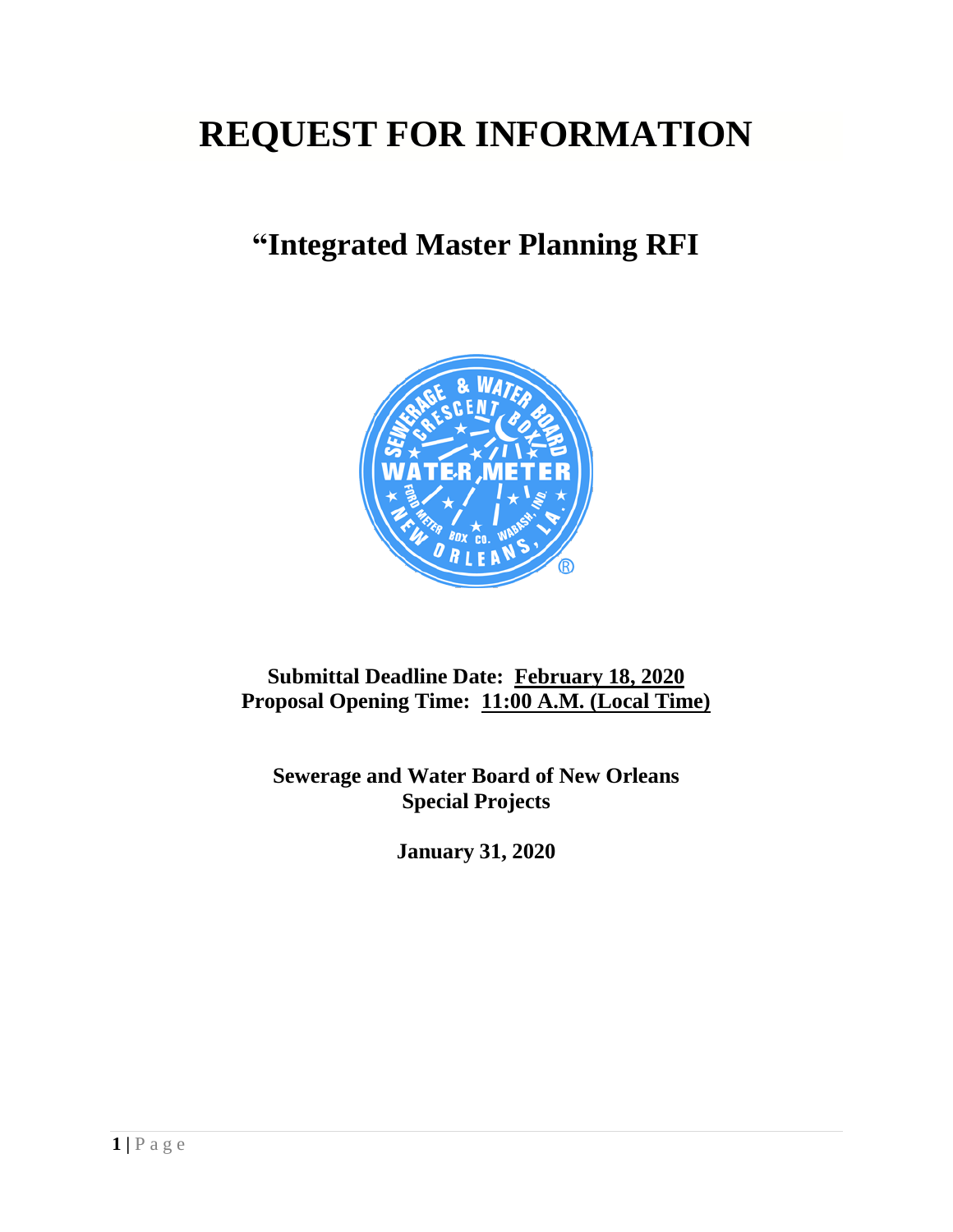#### **Sewerage & Water Board of New Orleans (SWBNO) Request for Information (RFI) "Integrated Master Planning RFI" January 28, 2020**

**Purpose.** SWBNO is requesting information from qualified firms that are interested in assisting with an innovative approach to create a long-term, integrated master plan covering each of SWBNO's key business lines. From the information collected through this RFI, SWBNO will review all responses, assess its needs, and refine its requirements in order to create one or more Request for Proposals (RFPs). It is also the intent of this RFI process to help the firms responding to the forthcoming RFP(s) better understand the needs of the SWBNO.

**Background.** SWBNO is a public agency authorized by the Louisiana Legislature in 1899 to furnish, construct, operate, and maintain a public water, sewerage, and drainage system for the City of New Orleans (La. R.S. 33:4071, et seq.). The organization is governed by an elevenmember Board of Directors, led by the Mayor of New Orleans, and run by an Executive Director appointed by the Board. Currently, SWBNO employs more than 1,300 employees in three distinct divisions: sewerage, water, and drainage. The three divisions are financed separately, but work closely together to safely treat wastewater, provide clean drinking water, and drain stormwater for the citizens of New Orleans.

SWBNO has faced significant challenges in recent history. It is well documented that even before Hurricane Katrina, the Sewerage & Water Board was in dire need of funds to repair and re-build its aging sewer, water, drainage, and power systems. Water and Sewer rates had not been increased in more than 20 years and an additional millage for drainage was lost, while the cost of construction, materials and labor had doubled. Katrina only made matters worse, despite the Board's expertise and ability to obtain FEMA funds and other Federal assistance; SWBNO's costs grew with every new project brought on by the storm's damages. Post Katrina conditions which included financial issues for survival plagued both the customer base and the agency. Finally, multiple flood events in the summer of 2017 resulted in a turnover of most executive staff and put the long-term viability of the whole utility in question and seriously damaged public trust.

Under the leadership of Mayor LaToya Cantrell, who took office in May of 2018, the Sewerage and Water Board has begun to rebuild from these multiple crises. New Executive Director, Ghassan Korban, joined the agency in September of 2018 and has worked quickly to install a new, highly qualified leadership team to begin to transform the utility into a more efficient, and accountable operation.

As a part of this transformation, the SWBNO is undertaking an ambitious effort to plan for all of its lines of business in a long-range, integrated fashion in order to direct investments in the systems in a way that solidifies the City's future, improves quality of life, and provides the greatest community value through multiple benefits.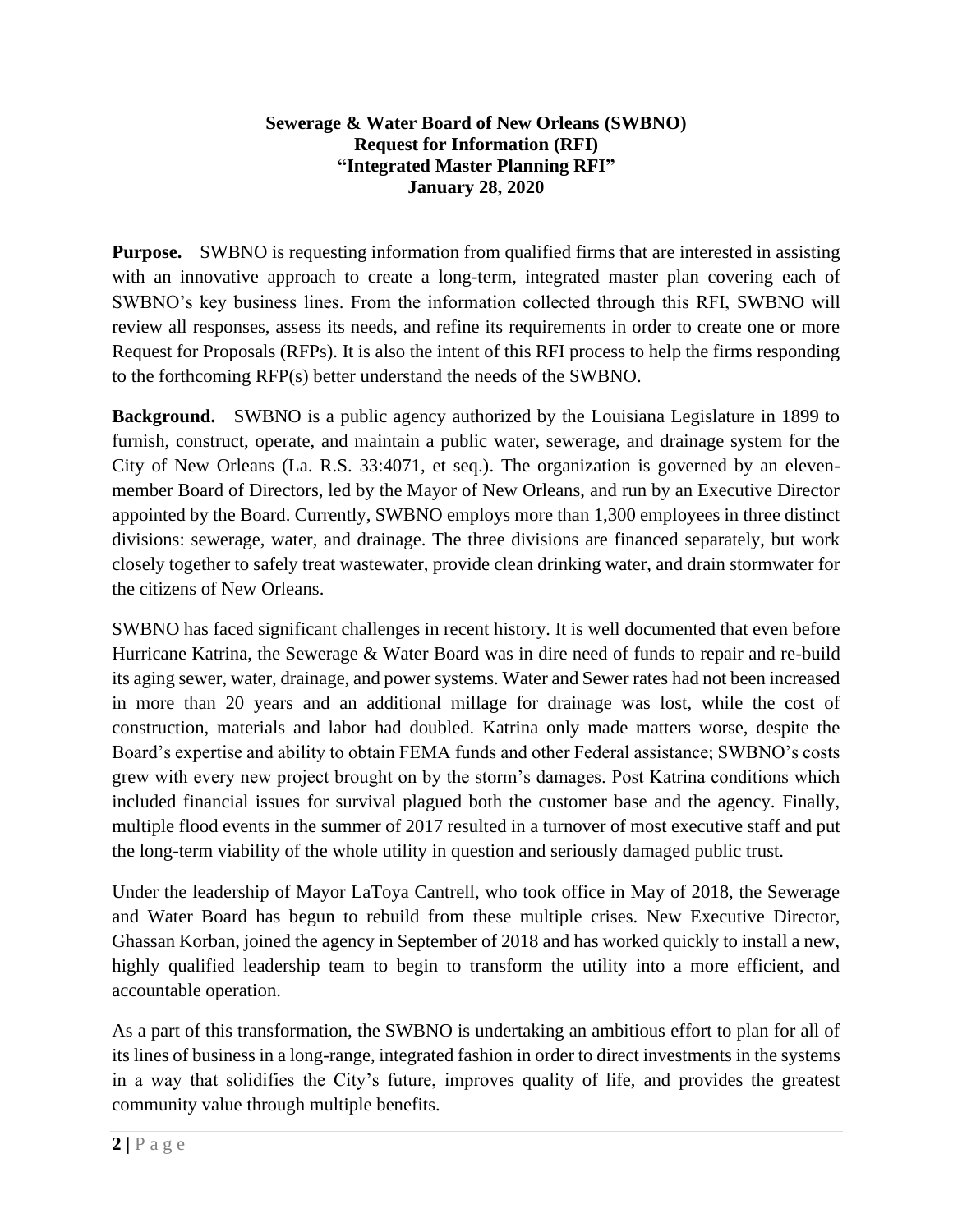This integrated planning process will consist of three main phases:



#### 1. **Phase 1: Pre-Planning**

This phase consists of everything contained in this RFI and serves as a way to generate interest in the planning process, and assists SWBNO in scoping the process further, in addition to developing RFPs for future work under the planning process. This phase also includes the gathering of all studies, plans, and reports that have been conducted on system components over the last 30 years to inform the future planning process.

SWBNO is also moving towards completion of a Power Master Plan which will address the balancing of power generation needs and costs based on future needs. This plan will necessarily tie into future system master plans.

#### 2. **Phase 2: Vision and Strategy**

This phase consists of two primary processes, first, to conduct extensive community outreach and employee in-reach to understand what ideas our customers and employees have for improvement. The development of a shared vision for SWBNO's role in the everyday lives of our customers, as well as how the City will adapt its infrastructure to climate change are a crucial component of the planning process and must be underway before planning begins in earnest.

The second portion will be the development of a strategic plan for the utility that considers SWBNO's vision and mission, as well as the desires and ideas of our employees. Any new strategic plan will require the development of performance measures so the public can track progress on these strategic actions.

#### 3. **Phase 3: System Planning**

SWBNO has not undertaken any meaningful attempts at integrated system planning in at least a generation. While some plans and reports have been developed looking at the various components of the system, this piecemeal approach has not resulted in the results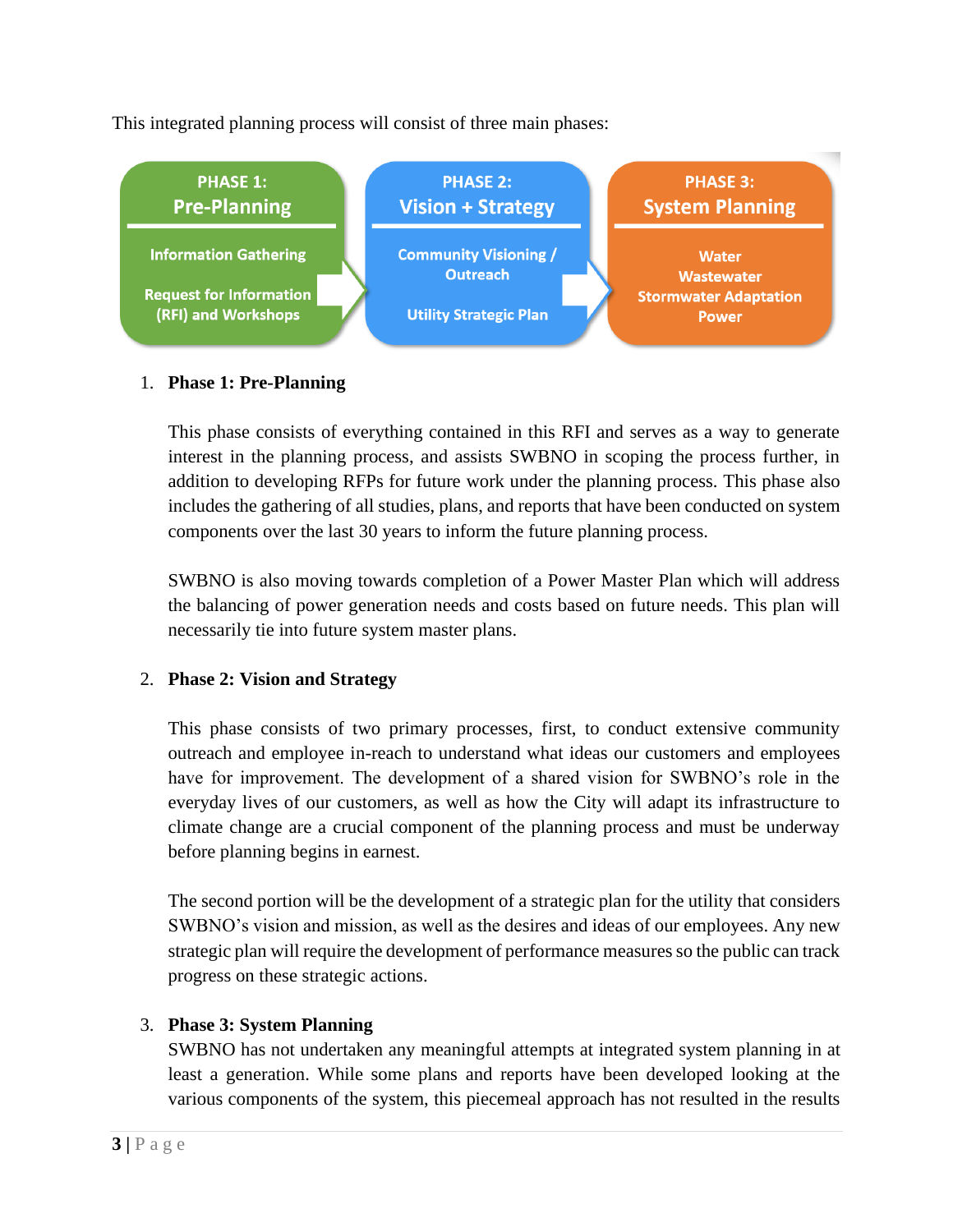the utility should be achieving. This portion of the planning process will largely be guided by the RFI responses, workshops, and community meetings. A Power Master Plan is currently underway and will be finalized shortly.

A document library has been compiled at swbno.org/projects/masterplan which includes past plans and reports that respondents may find helpful in better understanding of SWBNO, our infrastructure, and challenges.





**Information Requested.** Qualified firms are requested to submit the following information to assist SWBNO develop an innovative approach to create a long-term, integrated master plan covering each of SWBNO's key business lines.

The RFI is broken into two stages: 1) Written Response and Firm Profile and 2) Workshops. Respondents may be invited to participate in one or more workshops based on the written response.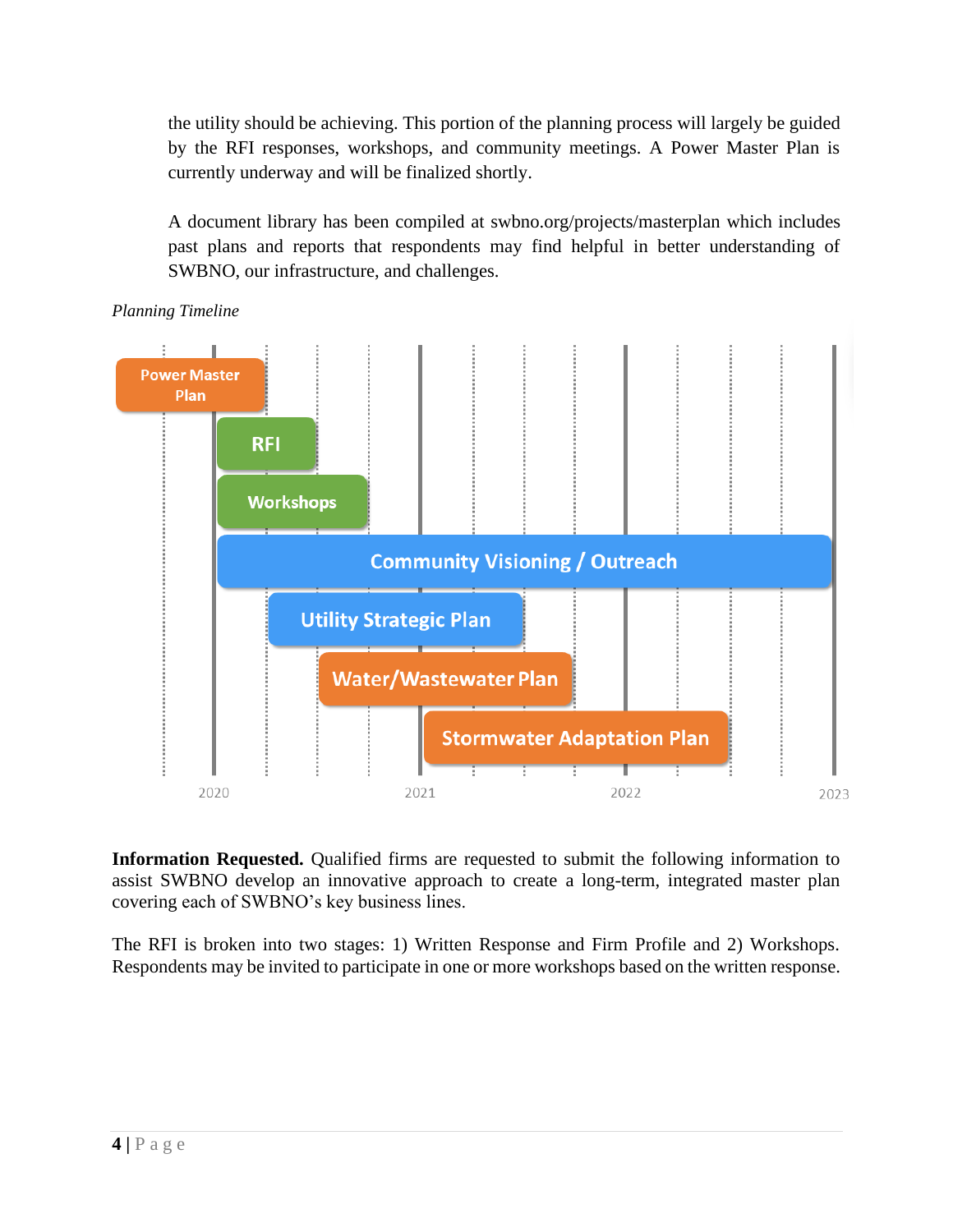#### 1. **Written Response and Firm Profile**

Written responses and firm profile should be a maximum of twenty (20), 8.5x11" pages. SWBNO requests response to the following questions. Respondents may choose to respond to any combination of the questions, based on their interest and areas of expertise.

- a. What will be New Orleans' biggest stormwater/drainage challenges in 50 years and what is the best approach to integrated, long-range planning to address those challenges?
- b. What will be New Orleans' biggest wastewater/sewerage challenges in 50 years and what is the best approach to integrated, long-range planning to address those challenges?
- c. What will be New Orleans' biggest drinking water challenges in 50 years and what is the best approach to integrated, long-range planning to address those challenges?

Respondents may expand upon the questions above in their responses as they see fit. Responses to each question are limited to a total of five (5) pages, including any combination of text, graphics, etc. as needed to convey the response.

In addition to responses to the questions listed above, respondents should submit a profile of their firm (or firms), and include a concise description of two to three relevant projects. This is not intended to be a detailed list of qualifications, but rather a brief summary of firm experience. The firm profile should be a maximum of five (5) pages.

Firms are encouraged to respond separately to this RFI as SWBNO is seeking creative responses from a wide array of qualified firms. Respondents may team on the written responses but attendance at subsequent workshops will be limited. Firms that choose to respond separately to this RFI will not be prohibited from teaming on any future RFP. Failure to respond to this RFI or participation in any invited workshop does not disqualify any qualified firm or team from responding to any future RFP.

#### 2. **Workshops**

Following review of the written responses, SWBNO may invite respondents to participate in a workshop with other invited respondents, as well as academic and technical partners, that will seek to further examine each line of business and opportunities for innovative, integrated planning. There is no guarantee that respondents will be invited to present following submittal of the written response. Each RFI respondent firm or team selected to participate shall be represented by no more than three subject matter experts from the relevant workshop topic. Attendees at each workshop may include, but are not limited to, the Executive Director, Chief of Staff, General Superintendent, Director of Planning and Strategy, SWBNO Engineering and project management staff, and representatives from other government or institutional agencies and partners.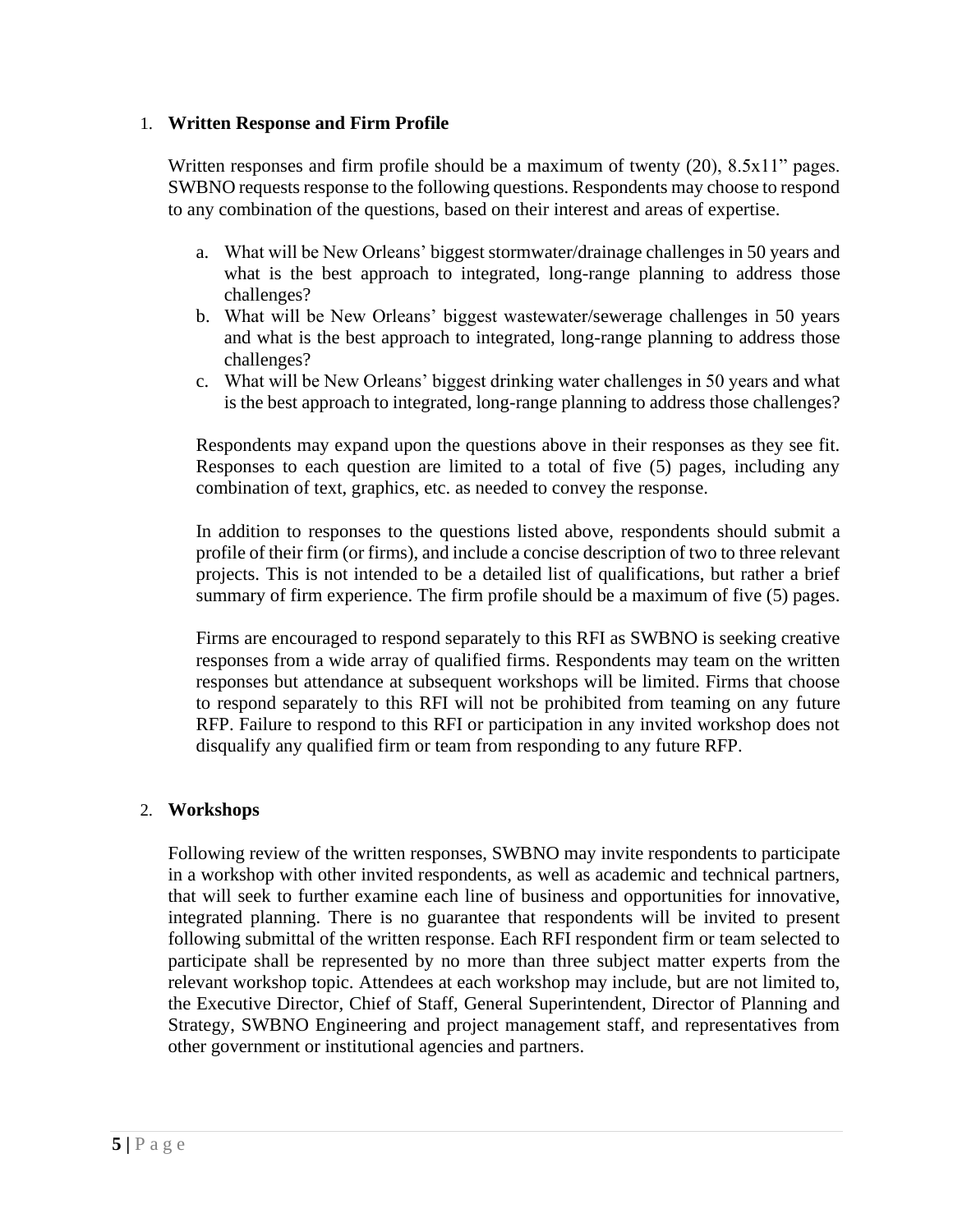SWBNO may choose to hold separate workshops for each line of business, or based on RFI Reponses, choose to combine these in some way. Topics and/or additional questions will be identified to guide selected participants based on the RFI responses and will be provided to the participants in advance of the workshops. SWBNO may ask invited participants to prepare presentations on selected topics based on RFI written responses.

#### **Administrative Requirements**

Copies of the RFI and related information are available from the Sewerage and Water Board of New Orleans' purchasing website at [http://www.swbno.org.](http://www.swbno.org/) All Responses must be received by the Board on or before the Submission Deadline. The Board will not accept Reponses delivered after the Submission Deadline. The Board will not credit delivery claims not clearly documented by receipt.

**Submittal** Completed responses may be submitted either by email to: [Pwallace@swbno.org;](mailto:Pwallace@swbno.org) by mail or hand delivered to: Patti Wallace, Purchasing Director, Sewerage and Water Board of New Orleans, 625 St. Joseph Street, Room 131, New Orleans, Louisiana 70165 no later than **February 18, 2020, at 11:00 am CST** (Submittal Deadline). marked "Written Response and Firm Profile for Integrated Master Planning RFI" bearing the Respondent's name and address, and containing:

- A cover letter indicating the Respondent's interest in participating in this RFI process, any future workshops, and including the Respondent's full legal name, address, and primary contact for this RFI (including name, telephone number and e-mail address);
- One (1) digital copy of the written response and firm profile in PDF format contained on a USB flash drive or emailed will suffice.

| Schedule: |  |  |
|-----------|--|--|
|           |  |  |

**Schedule:**

| <b>Activity</b>                                        | <b>Timeline</b>       |  |
|--------------------------------------------------------|-----------------------|--|
| <b>RFI Release</b>                                     | 1/31/2020             |  |
| Deadline for Questions                                 | 2/14/2020, 11am CST   |  |
| Submittal Deadline – Written Response and Firm Profile | 2/18/2020, 11am CST   |  |
| Workshop invitations sent                              | Week of March 9, 2020 |  |
| Workshop $(s)$ held                                    | April – May $2020$    |  |

**Point of Contact:** All correspondence and other communications regarding this RFI shall be directed to: Patti Wallace, Purchasing Director, Sewerage and Water Board of New Orleans 625 St. Joseph Street, Room 131, New Orleans, Louisiana 70165, 504-585-2428; email pwallace@swbno.org.

**Questions & Addenda:** SWBNO will attempt to answer questions submitted to the point of contact no later than three (3) business days before the Submission Deadline. Any request received after that time may not be reviewed. Questions must be submitted in writing and must include the Proposer's name, address, telephone number and e-mail address. In its discretion, SWBNO may respond to questions and inquiries by written addenda posted on the SWBNO's website prior to the Submission Deadline. Proposers shall not rely on any representation, statement or explanation